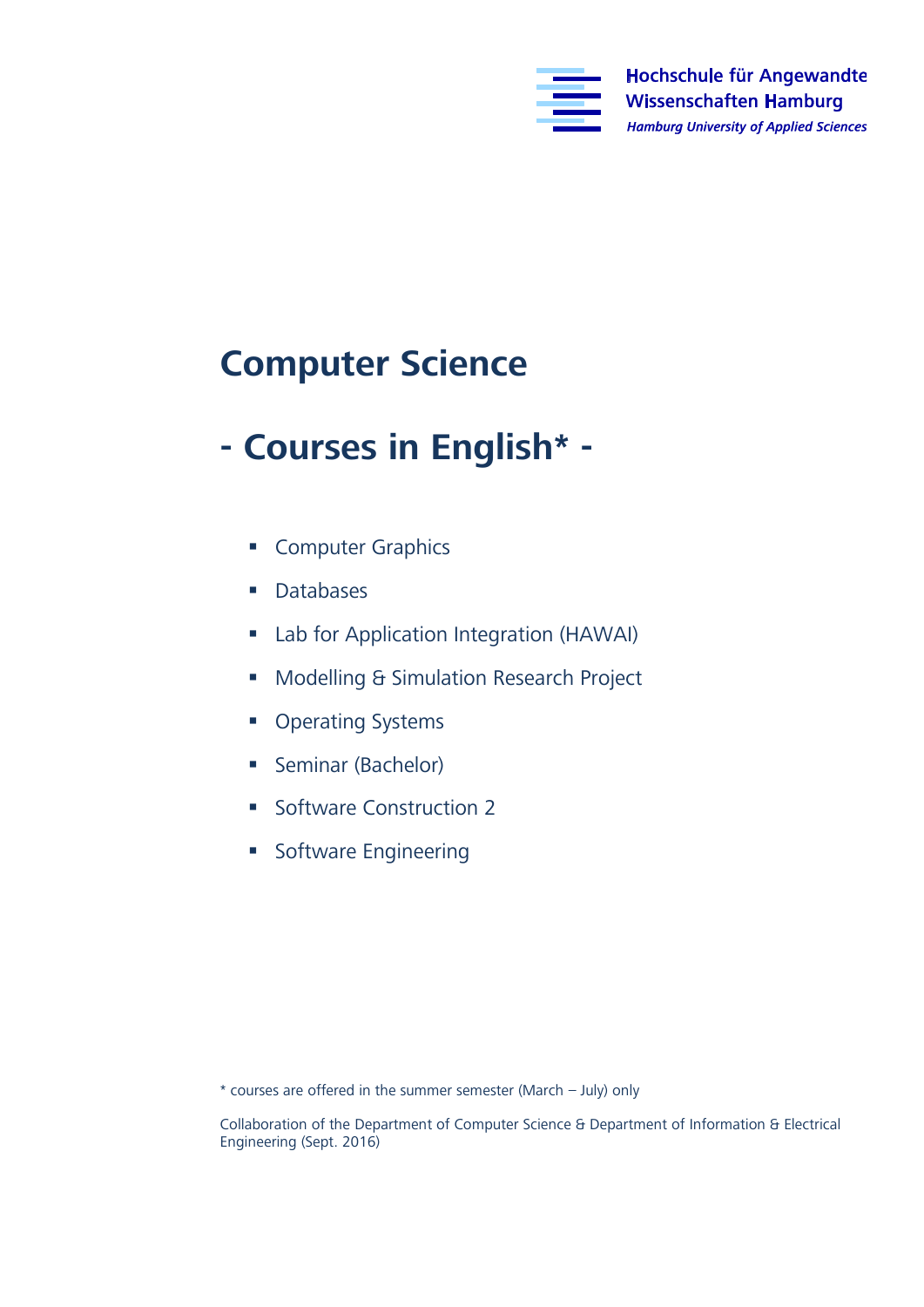| <b>Course Name: Introduction to Computer Graphics</b>                                                                                                                                                                                                                                                                                                                                                                                                                                                                                                                                                                                                                                                                          |  |                                                                                                                                                                                                                                                                                                                                                      |                                                                |  |
|--------------------------------------------------------------------------------------------------------------------------------------------------------------------------------------------------------------------------------------------------------------------------------------------------------------------------------------------------------------------------------------------------------------------------------------------------------------------------------------------------------------------------------------------------------------------------------------------------------------------------------------------------------------------------------------------------------------------------------|--|------------------------------------------------------------------------------------------------------------------------------------------------------------------------------------------------------------------------------------------------------------------------------------------------------------------------------------------------------|----------------------------------------------------------------|--|
| Degree programme:<br><b>Computer Science</b> (Bachelor programmes)                                                                                                                                                                                                                                                                                                                                                                                                                                                                                                                                                                                                                                                             |  | Responsible Lecturer: Prof. Dr. Philipp Jenke                                                                                                                                                                                                                                                                                                        |                                                                |  |
| Work load: 180 hours                                                                                                                                                                                                                                                                                                                                                                                                                                                                                                                                                                                                                                                                                                           |  | Lecture hours per week: $2 + 2$ hrs lab/week                                                                                                                                                                                                                                                                                                         | <b>ECTS Credits: 6</b>                                         |  |
| <b>Course objectives:</b><br>After taking this course the students<br>know how to represent 3-dimensional scenes and how to use the rendering pipeline to create 2-<br>dimensional images from such scenes.<br>are able to apply state-of-the-art computer graphics algorithms to solve general modelling, surface<br>$\bullet$<br>representation and rendering problems.<br>are able to solve basic computer graphics problems using analytical geometry techniques.<br>$\bullet$<br>are able to explain basic data structures to represent surfaces, curves and scenes and choose<br>appropriate candidates for given problems.<br>are able to implement solutions related to the above described topics in 3D using OpenGL. |  |                                                                                                                                                                                                                                                                                                                                                      |                                                                |  |
| <b>Contents:</b><br>Rendering Pipeline<br>$\bullet$<br>Polygonal Representations<br>$\bullet$<br><b>Lighting and Textures</b><br>$\bullet$<br><b>Implicit Functions</b><br>$\bullet$<br><b>Curves and Surfaces</b><br><b>Global Illumination</b><br>$\bullet$<br>Visibility and Data Structures<br>$\bullet$<br>About didactics and work load distribution:<br>Inverted classroom: videos with the lecture content are available for each lecture<br>Lecture: Q&A, repetition, exercises, in-depth topics<br>$\bullet$<br>Lab exercises deepen the lecture content; working in teams of 2 students; exercises prepared before and presented                                                                                    |  |                                                                                                                                                                                                                                                                                                                                                      |                                                                |  |
| during lab hours<br>lecture: 32h, lab: 32h, individual study: 116h                                                                                                                                                                                                                                                                                                                                                                                                                                                                                                                                                                                                                                                             |  |                                                                                                                                                                                                                                                                                                                                                      |                                                                |  |
| <b>Requirements for participation:</b><br>Java or C# for the lab exercises<br>Ability to imagine 3-dimensional problems and solutions                                                                                                                                                                                                                                                                                                                                                                                                                                                                                                                                                                                          |  | Willingness to get involved in mathematical background (e.g. matrices, vertices, )                                                                                                                                                                                                                                                                   | <b>Course language:</b><br>English<br>$($ lecture +<br>slides) |  |
| German<br>Type of exam:<br>(videos)<br>Written exam OR practical project (implementation and presentation and elaboration)                                                                                                                                                                                                                                                                                                                                                                                                                                                                                                                                                                                                     |  |                                                                                                                                                                                                                                                                                                                                                      |                                                                |  |
| <b>Requirements for credit point allocation:</b><br>Active participation in lectures and lab<br>Passing lab requirements<br>Passing written exam OR practical project<br>Literature:<br>Akenine-Moeller, Tomas; Haines, Eric: Real-Time Rendering. 3. edition, A.K. Peters, 2008                                                                                                                                                                                                                                                                                                                                                                                                                                               |  |                                                                                                                                                                                                                                                                                                                                                      |                                                                |  |
|                                                                                                                                                                                                                                                                                                                                                                                                                                                                                                                                                                                                                                                                                                                                |  | Hughes, John F.; van Dam, Andries; McGuire, Morgan; Sklar, David F.; Foley, James D.; Feiner, Steven K.; Akeley, Kurt: Computer<br>Graphics : Principles and Practice. 2. edition, Amsterdam: Addison-Wesley Longman, 1996<br>Virag, Gerhard: Grundlagen der 3D-Programmierung : Mathematik und Praxis mit OpenGL. München : Open Source Press, 2012 |                                                                |  |

 Virag, Gerhard: Grundlagen der 3D-Programmierung : Mathematik und Praxis mit OpenGL. München : Open Source Press, 2012 Klawonn, Frank: Grundkurs Computergrafik mit Java : Die Grundlagen verstehen und einfach umsetzen mit Java3D. 3. Auflage, (Winchadon: Viowon und Toubnor, 2010)

• Construction Telecture material: lecture notes, lecture slides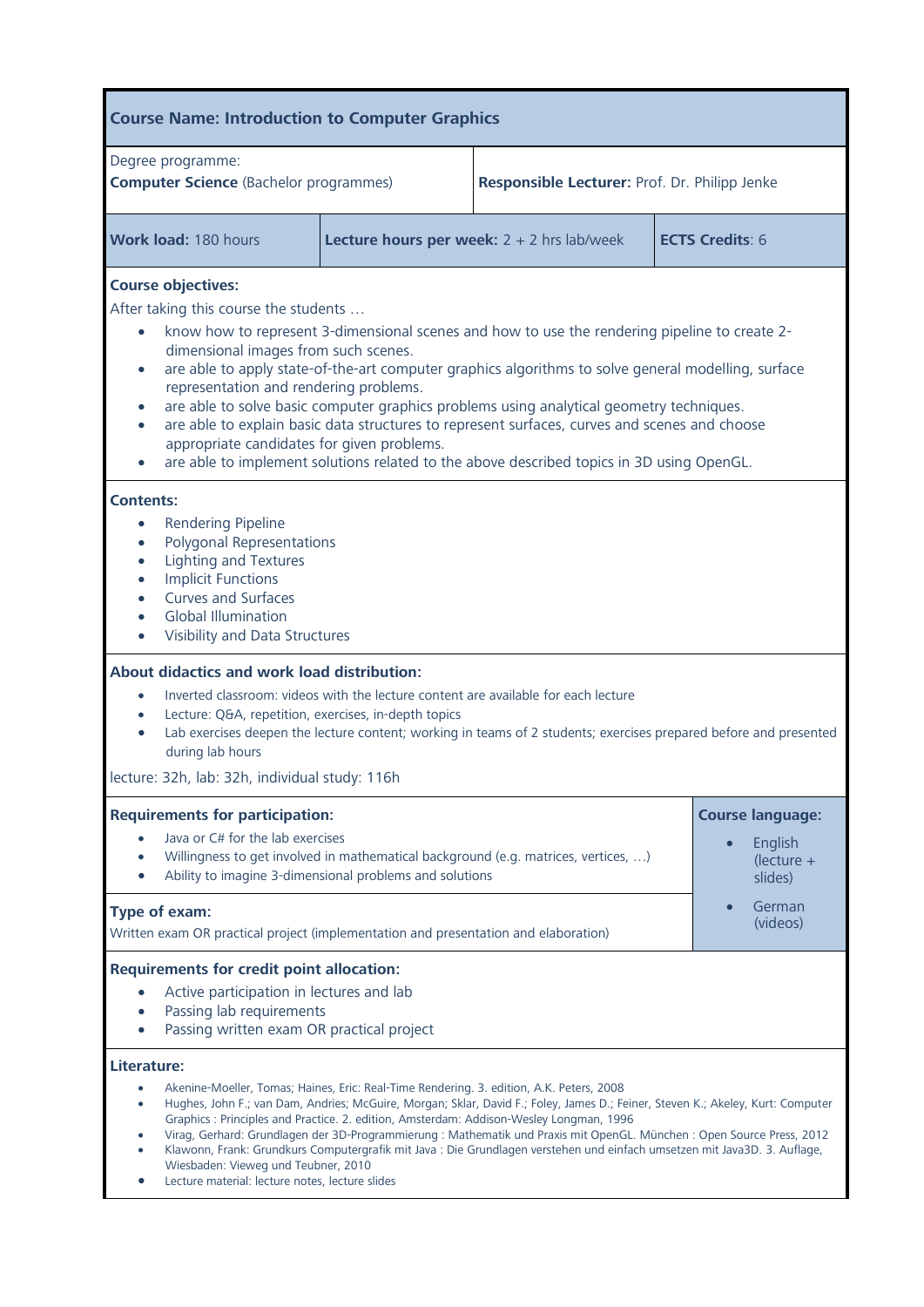| <b>Course Name: Databases</b>                                                                                                                                                                                                    |  |                                                     |                         |  |
|----------------------------------------------------------------------------------------------------------------------------------------------------------------------------------------------------------------------------------|--|-----------------------------------------------------|-------------------------|--|
| Degree programme:<br><b>Information Engineering (Bachelor)</b><br>Responsible Lecturer: Prof. Dr. Wilfried Wöhlke                                                                                                                |  |                                                     |                         |  |
| Work load: 180 hours                                                                                                                                                                                                             |  | <b>Lecture hours per week:</b> $3 + 1$ hrs lab/week | <b>ECTS Credits: 6</b>  |  |
| <b>Course objectives:</b><br>The students<br>have the ability to design a relational database system,<br>$\bullet$<br>have the knowledge of Entity Relationship Modeling, Normalization, Structured Query Language.<br>$\bullet$ |  |                                                     |                         |  |
| <b>Contents:</b><br><b>History</b><br>٠<br>Database Management Systems<br><b>Entity Relationship Model</b><br>$\bullet$<br>Algebra of Relations<br>Normalization<br><b>Structured Query Language</b>                             |  |                                                     |                         |  |
| About didactics and work load distribution:<br>Lecture: Tuition in seminars, blackboard, slides, computer simulation<br>Laboratory: Laboratory- and computer practical course<br>attendance: 72h, individual study: 108h         |  |                                                     |                         |  |
| <b>Requirements for participation:</b><br>Good knowledge of software construction (This is a 4th semester class)<br>English                                                                                                      |  |                                                     | <b>Course language:</b> |  |
| Type of exam:<br>Lecture: Successful passing of written exam<br>Laboratory: Successful participation of the lab-courses with written reports and short final exam                                                                |  |                                                     |                         |  |
| <b>Requirements for credit point allocation:</b><br>Active participation in lectures and lab<br>Passing lab requirements & written exam                                                                                          |  |                                                     |                         |  |
| Literature:<br>Kähler, W.-M. (2008): SQL mit ORACLE, Vieweg Verlag<br>• Heuer, A. (2000): Datenbanken Konzepte und Sprachen, mitp Verlag                                                                                         |  |                                                     |                         |  |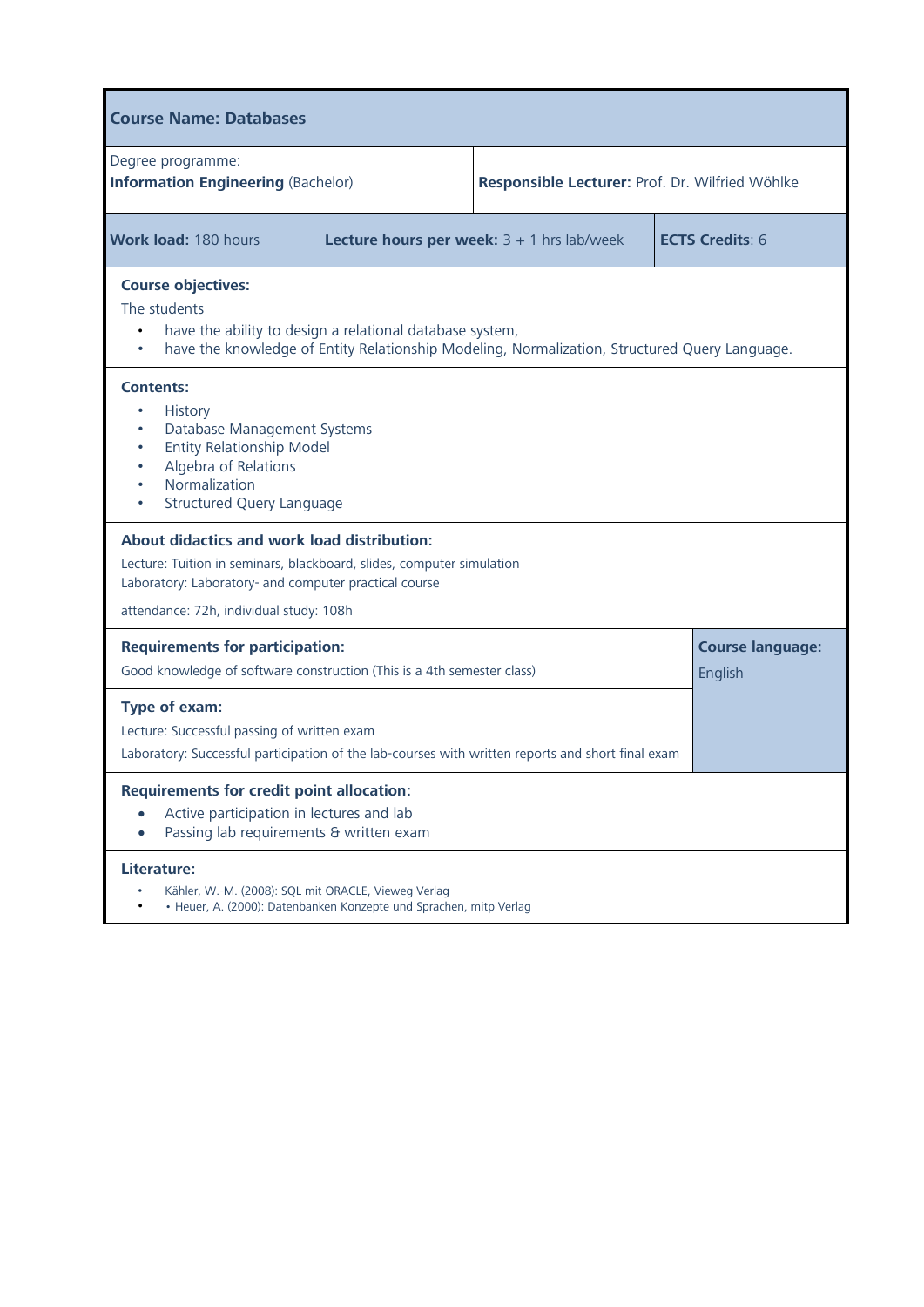### **Course Name: Lab for Application Integration (HAWAI)** Degree programme:<br>Computer Science programmes (Bachelor) **Computer Science programmes** (Bachelor) Responsible Lecturers:<br>Prof. Dr. Stefan Sarstedt; Prof. Dr. Ulrike Steffens Prof. Dr. Stefan Sarstedt; Prof. Dr. Ulrike Steffens **Work load:** 270 hours **Lecture hours per week: 6 <b>ECTS Credits:** 9 **Course objectives:**<br>Students will work in small work groups on a development project in the area of business information systems

integration into a larger application landscape using typical concepts, methods, and tools for application  $i$  integration into a larger application landscape using typical concepts, methods, and tools for application  $i$ system integration.

#### **Contents:**

Students will independently complete a development project. The project includes:

- 
- Students will be a development project.<br>Analysis of the integration problem<br>Analysis of the integration problem Description of existing and planned application landscapes in their business context
- Exploration of existing large of-the-shelf or open-source software applications
- Choice of adequate architecture patterns for application integration
- Implementation of interfaces for application integration
- Presentation of conceptual and technical results in the area of application integration

#### About didactics and work load distribution:

270 hours of individual study and project work. Students' work is closely related to the HAWAI research project in the Department of Computer Science. The course includes several optional lecture sessions and several team progress review meetings with the lecturers realized in plenary presentation sessions. Final project results will be presented publicly to member of the Department of Computer Crises and of the Department of Discoses. Final projective publicly to members of the Department of Computer Science and of the Department of Business.

| <b>Requirements for participation:</b>                                                                                                                                                        | <b>Course language:</b> |  |  |  |
|-----------------------------------------------------------------------------------------------------------------------------------------------------------------------------------------------|-------------------------|--|--|--|
| Programming experience in an arbitrary programming language is mandatory<br>$\bullet$<br>Familiarity with typical software engineering tools is of use<br>$\bullet$                           | English                 |  |  |  |
| Type of exam:<br>Completion and presentation of the project as a team; submission of a complete and meaningful<br>documentation as well as of source code produced throughout the project.    |                         |  |  |  |
| Requirements for credit point allocation:                                                                                                                                                     |                         |  |  |  |
| Literature:<br>G. Hohpe, B. Woolf: Enterprise Integration Patterns. AddisonWesley, 2003.<br>M. Lankhorst: Enterprise Architecture at Work: Modelling Communication and Analysis Springer 2013 |                         |  |  |  |

M. Lankhorst: Enterprise Architecture at Work: Modelling, Communication and Analysis. Springer, 2013.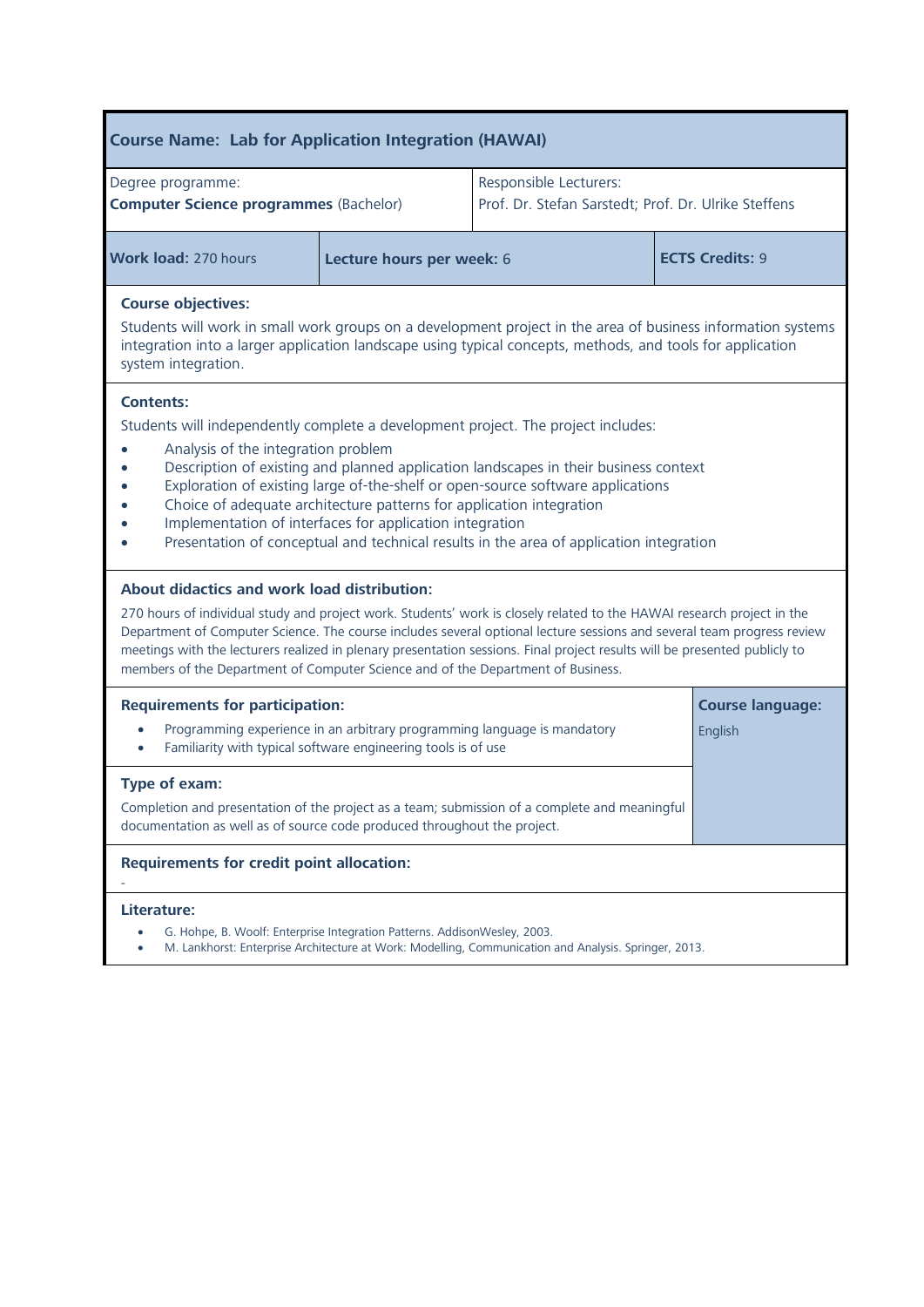### **Course Name: Modelling & Simulation Research Project (interdisciplinary)**

| Degree programme:<br><b>Computer Science</b> (Bachelor/Master/PhD students)<br>Responsible Lecturer: Prof. Dr. Thomas Thiel-Clemen                                                                                                                                                                                                    |                             |  |                                    |  |
|---------------------------------------------------------------------------------------------------------------------------------------------------------------------------------------------------------------------------------------------------------------------------------------------------------------------------------------|-----------------------------|--|------------------------------------|--|
| Work load: 180 hours*                                                                                                                                                                                                                                                                                                                 | Lecture hours per week: N/A |  | <b>ECTS Credits: 6*</b>            |  |
| <b>Course objectives:</b><br>Students will be part of the MARS research group (http://mars-group.mars.haw-hamburg.de/en/) where they<br>will work on an individual research and development project suitable to their level. A major objective of this<br>module is to learn how to complete collaborative research in a larger team. |                             |  |                                    |  |
| Note: The classes in this module handbook are undergraduate classes. It is however possible for Master or<br>PhD students to do a semester-long research project within the MARS group only.                                                                                                                                          |                             |  |                                    |  |
| <b>Contents:</b><br>Self-learning materials and coaching will be provided to students during the semester. A highly experienced<br>team is also available. The semester covers:<br>an introduction to modeling & simulation<br>$\bullet$<br>how to sharpen the research question<br>$\bullet$<br>conceptual modeling                  |                             |  |                                    |  |
| $\bullet$<br>how to select the right simulation framework<br>$\bullet$<br>verification & validation<br>$\bullet$                                                                                                                                                                                                                      |                             |  |                                    |  |
| About didactics and work load distribution:<br>Individual studies and collaborative project work. A research and milestone plan will be created at the beginning of the<br>module.                                                                                                                                                    |                             |  |                                    |  |
| * The workload of this project can be increased to 12 credits, so that together with other modules it can make up a total<br>semester workload of 30 ECTS.                                                                                                                                                                            |                             |  |                                    |  |
| <b>Requirements for participation:</b><br>Successful completion of elementary studies. Interest in interdisciplinary research issues.                                                                                                                                                                                                 |                             |  | <b>Course language:</b><br>English |  |
| <b>Type of exam:</b><br>Conference or journal paper draft, ready for submission                                                                                                                                                                                                                                                       |                             |  |                                    |  |
| <b>Requirements for credit point allocation:</b>                                                                                                                                                                                                                                                                                      |                             |  |                                    |  |
| Literature:                                                                                                                                                                                                                                                                                                                           |                             |  |                                    |  |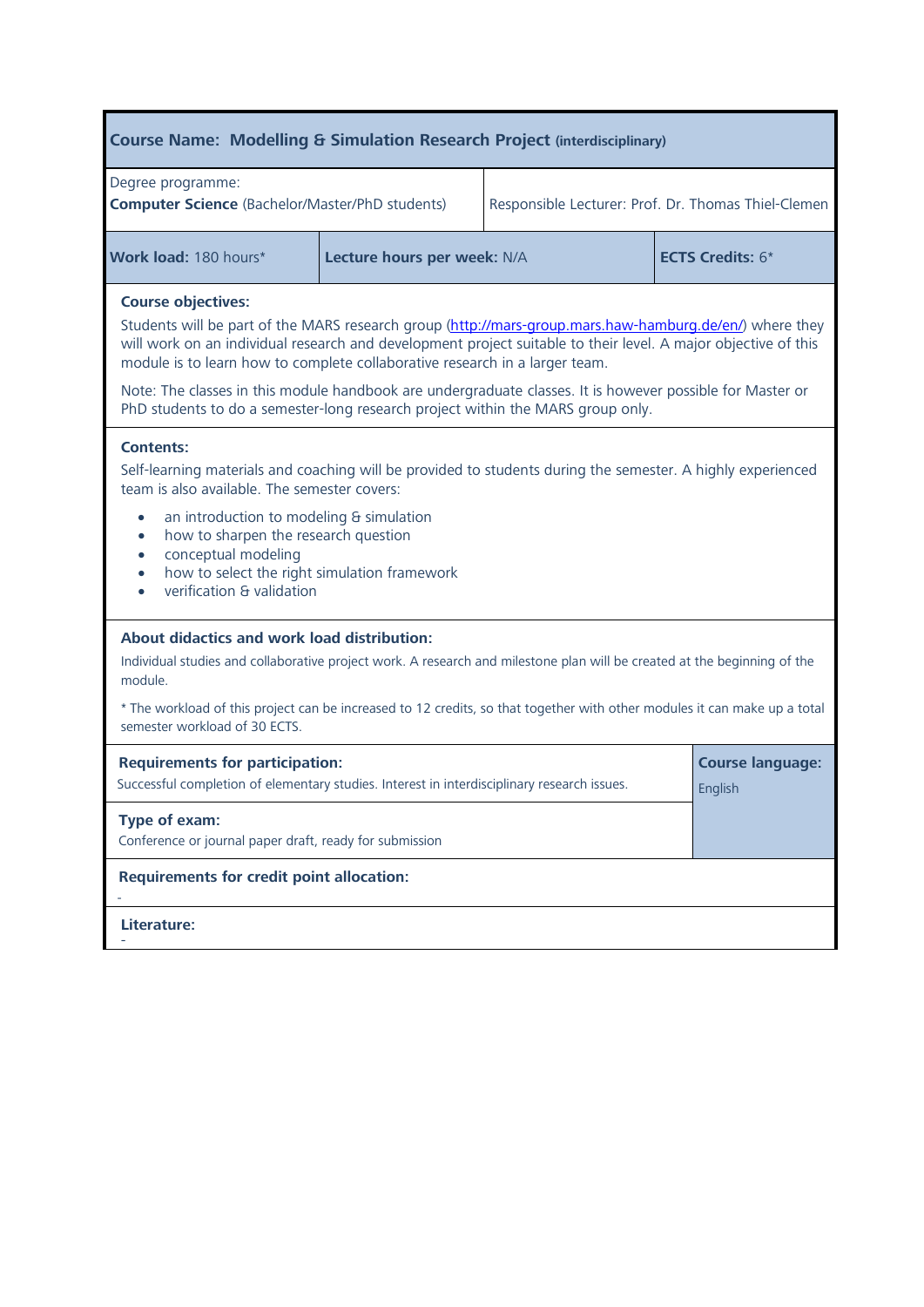| <b>Course Name: Operating Systems</b>                                                                                                                                                                                                                                                                                                                                                                                                                                                                              |  |                                                     |  |                                    |
|--------------------------------------------------------------------------------------------------------------------------------------------------------------------------------------------------------------------------------------------------------------------------------------------------------------------------------------------------------------------------------------------------------------------------------------------------------------------------------------------------------------------|--|-----------------------------------------------------|--|------------------------------------|
| Degree programme:<br><b>Information Engineering (Bachelor)</b>                                                                                                                                                                                                                                                                                                                                                                                                                                                     |  | Responsible Lecturer: Prof. Dr.-Ing. Holger Gräßner |  |                                    |
| Work load: 180 hours                                                                                                                                                                                                                                                                                                                                                                                                                                                                                               |  | <b>Lecture hours per week:</b> $3 + 1$ hrs lab/week |  | <b>ECTS Credits: 6</b>             |
| <b>Course objectives:</b><br>The students have<br>an overview about existing operating systems and their individual characteristics,<br>the ability to use different OS resources in order to program dedicated application tasks,<br>$\bullet$<br>the ability to design and realize complex systems using the available OS resources.                                                                                                                                                                             |  |                                                     |  |                                    |
| <b>Contents:</b><br>Multitasking methods<br>$\bullet$<br>Communication and synchronization<br>$\bullet$<br>Resource sharing and timing control<br>$\bullet$<br>Interaction with external signals<br>$\bullet$<br>I/O programming, OS driver basics<br>$\bullet$<br>OS comparison and selection<br>$\bullet$<br>Selected topics in modern OS<br>$\bullet$<br>Exemplary applications during the lab with in-depth system-analysis and realisation<br>$\bullet$<br><b>About didactics and work load distribution:</b> |  |                                                     |  |                                    |
| Lecture: Q&A, repetition, exercises, in-depth topics<br>$\bullet$<br>Lab exercises deepen the lecture content; working in teams of 2 students; exercises prepared before and presented<br>$\bullet$<br>during lab hours<br>attendance: 72h, individual study: 108h                                                                                                                                                                                                                                                 |  |                                                     |  |                                    |
| <b>Requirements for participation:</b><br>Basic knowledge of software construction, computer architecture (This is a 6 <sup>th</sup> semester class)                                                                                                                                                                                                                                                                                                                                                               |  |                                                     |  | <b>Course language:</b><br>English |
| Type of exam:<br>Lecture: Successful passing in written exam<br>Laboratory: Successful participation in lab-courses with lab preparations with reviews, functional<br>programmes, lab reports                                                                                                                                                                                                                                                                                                                      |  |                                                     |  |                                    |
| <b>Requirements for credit point allocation:</b><br>Active participation in lectures and lab<br>Passing lab requirements<br>Passing written exam OR practical project                                                                                                                                                                                                                                                                                                                                              |  |                                                     |  |                                    |
| Literature:<br>Tanenbaum, A.S. (2009): Modern Operating Systems, Prentice Hall<br>Kernighan, B.W.; Ritchie, D. M. (2000): The C-Programming Language (ANSI C), Markt+Technik Verlag<br>Kerrisk, M. (2010): The Linux Programming Interface, No Starch Press<br>Corbet, J. et al. (2005): Linux Device Drivers, O'Reilly                                                                                                                                                                                            |  |                                                     |  |                                    |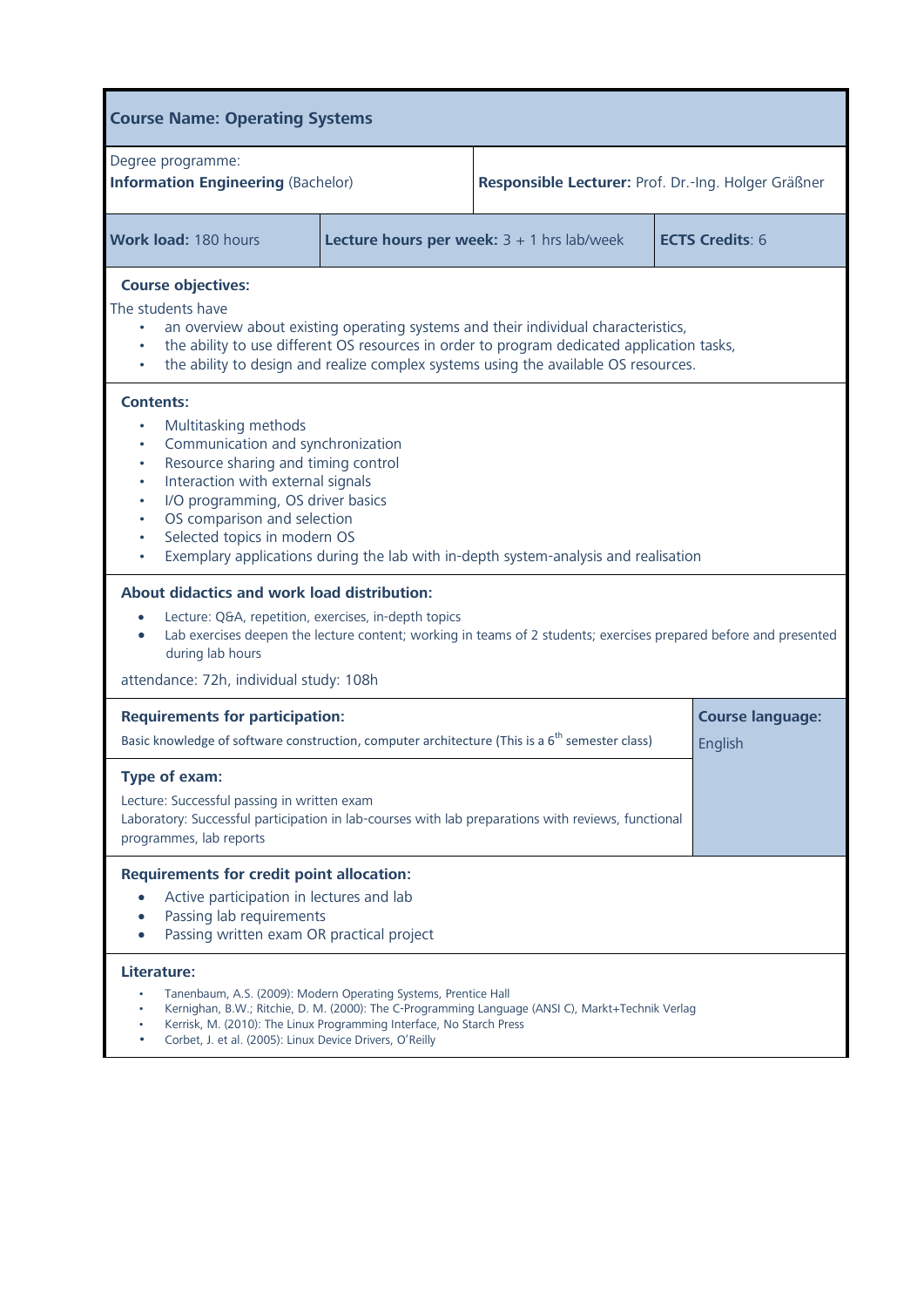| <b>Course Name:</b> Seminar (Bachelor)                                                                                                                                                                                                                                                                                                                                                                                                                                                                                                                                                  |                           |                                             |                                                                                    |  |
|-----------------------------------------------------------------------------------------------------------------------------------------------------------------------------------------------------------------------------------------------------------------------------------------------------------------------------------------------------------------------------------------------------------------------------------------------------------------------------------------------------------------------------------------------------------------------------------------|---------------------------|---------------------------------------------|------------------------------------------------------------------------------------|--|
| Degree programme:<br><b>Computer Science (Bachelor)</b>                                                                                                                                                                                                                                                                                                                                                                                                                                                                                                                                 |                           | Responsible Lecturer: Prof. Dr. Zhen Ru Dai |                                                                                    |  |
| Work load: 90 hours                                                                                                                                                                                                                                                                                                                                                                                                                                                                                                                                                                     | Lecture hours per week: 2 |                                             | <b>ECTS Credits: 3</b>                                                             |  |
| <b>Course objectives:</b><br>On completion of the seminar the student will have<br>familiarization with a new computer science topic<br>$\bullet$<br>become acquainted with a given technical and scientific topic<br>$\bullet$<br>prepared presentation slides for the topic<br>$\bullet$<br>given an understandable presentation to an audience that is not familiar with the special computer<br>$\bullet$<br>science topic<br>learned techniques about presentation, discussion and evaluation<br>$\bullet$<br>learned to work with presentation tools e.g. Powerpoint<br>$\bullet$ |                           |                                             |                                                                                    |  |
| <b>Contents:</b><br>This module is an excellent starting point for student research either individually or as part of a research team.<br>Students will learn how to dive deeply into a scientific topic, present the key ideas in front of a peer group,<br>and react to feedback.<br>Presentation techniques<br>$\bullet$<br>Investigate a technical topic<br>$\bullet$<br><b>Tool handling</b><br>$\bullet$<br>Discussion and evaluation<br>$\bullet$<br>Provide feedback to presenter<br>$\bullet$<br>work out outline in languages English and/or German<br>$\bullet$              |                           |                                             |                                                                                    |  |
| About didactics and work load distribution:<br>presentation of 30 minutes, discussion and feedback from the audience<br>$\bullet$<br>support in working out the presentation slides<br>$\bullet$<br>test presentation with supervisor<br>$\bullet$<br>write summary as outline                                                                                                                                                                                                                                                                                                          |                           |                                             |                                                                                    |  |
| <b>Requirements for participation:</b><br>4 semesters of Computer Science and higher                                                                                                                                                                                                                                                                                                                                                                                                                                                                                                    |                           |                                             | <b>Course language:</b><br><b>German and English</b><br>(presentations by students |  |
| depending on nationality)<br><b>Type of exam:</b><br>Delivery of presentation slides and abstracts                                                                                                                                                                                                                                                                                                                                                                                                                                                                                      |                           |                                             |                                                                                    |  |
| <b>Requirements for credit point allocation:</b><br>compulsory attendance                                                                                                                                                                                                                                                                                                                                                                                                                                                                                                               |                           |                                             |                                                                                    |  |
| Literature:<br>Martin Hartmann, Rüdiger Funk, Horst Nietmann: Präsentieren; Beltz<br>Josef W. Seifert: Visualisieren, Präsentieren, Moderieren; Gabal<br>$\bullet$<br>Christian W. Dawson: Computerprojekte im Klartext; Pearson Studium<br>$\bullet$<br>Christian W. Dawson: Projects in Computing and Information Systems, Pearson<br>$\bullet$                                                                                                                                                                                                                                       |                           |                                             |                                                                                    |  |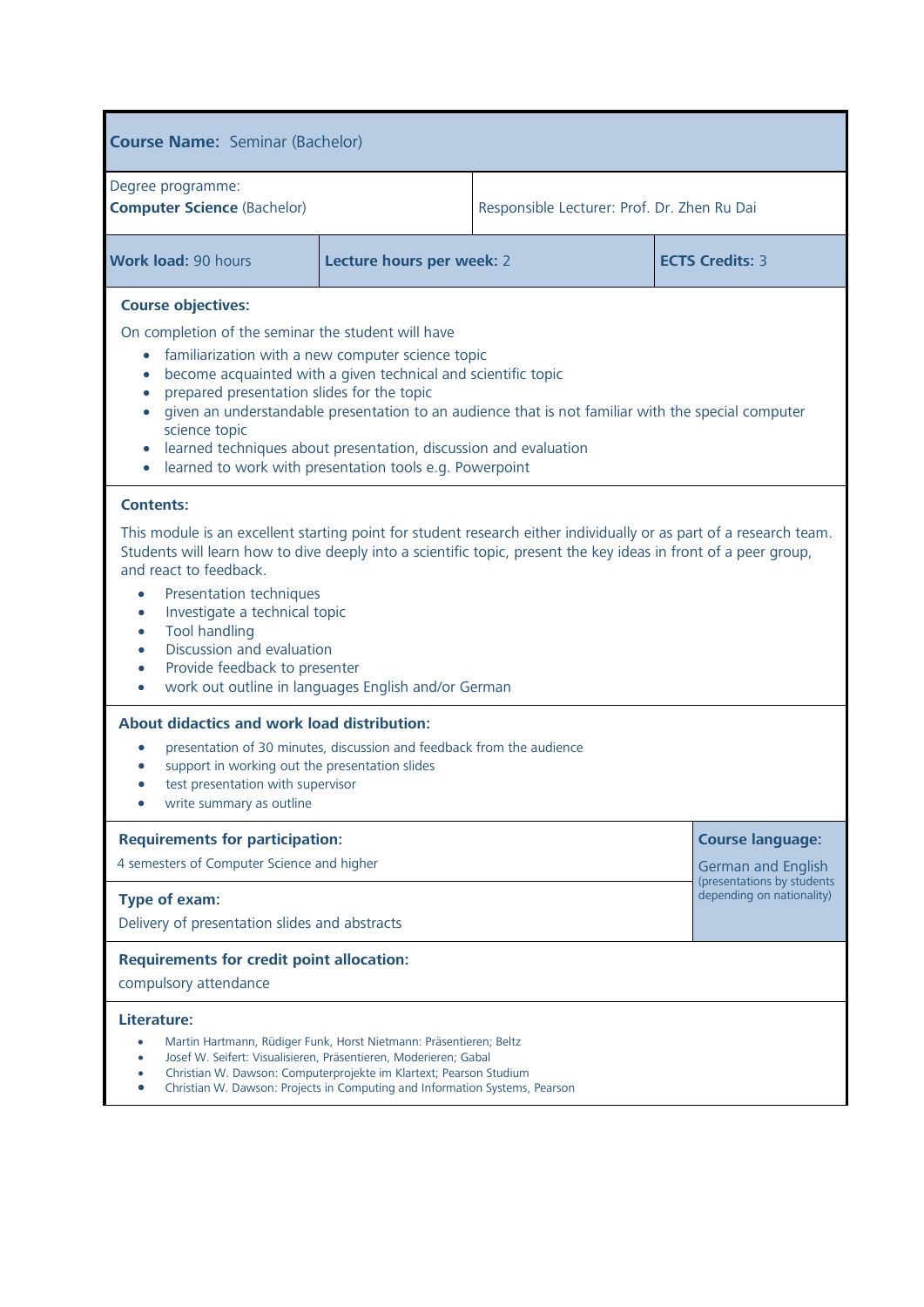| <b>Course Name: Software Construction 2</b>                                                                                                                                                                                                                                                                                                                                                                                                                                                                                                                                                                                                                                                                                                                                                                 |                                                                                                                                              |                                             |  |                        |
|-------------------------------------------------------------------------------------------------------------------------------------------------------------------------------------------------------------------------------------------------------------------------------------------------------------------------------------------------------------------------------------------------------------------------------------------------------------------------------------------------------------------------------------------------------------------------------------------------------------------------------------------------------------------------------------------------------------------------------------------------------------------------------------------------------------|----------------------------------------------------------------------------------------------------------------------------------------------|---------------------------------------------|--|------------------------|
| Degree programme:<br><b>Information Engineering (Bachelor)</b>                                                                                                                                                                                                                                                                                                                                                                                                                                                                                                                                                                                                                                                                                                                                              |                                                                                                                                              | Responsible Lecturer: Prof. Dr. Marc Hensel |  |                        |
| Work load: 180 hours                                                                                                                                                                                                                                                                                                                                                                                                                                                                                                                                                                                                                                                                                                                                                                                        | <b>Lecture hours per week:</b> $3 + 1$ hrs lab/week                                                                                          |                                             |  | <b>ECTS Credits: 6</b> |
| <b>Course objectives:</b><br>The students<br>• understand JAVA syntax and can write a JAVA program,<br>• can construct classes in object oriented form using the JAVA API,<br>• are able to design and test JAVA programs inside a development tool,<br>• are able to use encapsulation and inheritage structures,<br>• can use packages, streams, file handling, threads, swing and other parts of the basic JAVA API,<br>• can construct JAVA software including a graphical user interface for small applications.                                                                                                                                                                                                                                                                                       |                                                                                                                                              |                                             |  |                        |
| <b>Contents:</b><br>Lecture:<br>• Introduction into the object oriented programming in JAVA<br>• The Programming environment and the fundamental programming structures in JAVA<br>• The object oriented programming fundamentals<br>· The basic usage of classes, associations, inheritance, encapsulation and other object oriented subjects<br>• Main libraries of the API (Application Programming Interface)<br>• The execution of JAVA programs using graphical user interfaces and threads<br>Lab:<br>During the laboratories students learn how to the transfer the main parts of the object-oriented JAVA syntax<br>into applications. The implementation of JAVA programs, the usage of JAVA classes and the usage of the JAVA<br>software Developers Kit (SDK) is the main focus of this module. |                                                                                                                                              |                                             |  |                        |
| About didactics and work load distribution:<br>Lecture: Q&A, repetition, exercises, in-depth topics<br>Lab exercises deepen the lecture content; working in teams of 2 students; exercises prepared before and presented<br>$\bullet$<br>during lab hours<br>attendance: 72h, individual study: 108h                                                                                                                                                                                                                                                                                                                                                                                                                                                                                                        |                                                                                                                                              |                                             |  |                        |
|                                                                                                                                                                                                                                                                                                                                                                                                                                                                                                                                                                                                                                                                                                                                                                                                             | <b>Requirements for participation:</b><br><b>Course language:</b><br>Basic knowledge of software construction (This is a 2nd semester class) |                                             |  | English                |
| Type of exam:<br>Lecture: Successful passing in written exam<br>Laboratory: Successful participation in the lab-courses with written reports and a final exam                                                                                                                                                                                                                                                                                                                                                                                                                                                                                                                                                                                                                                               |                                                                                                                                              |                                             |  |                        |
| <b>Requirements for credit point allocation:</b><br>Active participation in lectures and lab<br>Passing lab requirements<br>$\bullet$<br>Passing written exam OR practical project                                                                                                                                                                                                                                                                                                                                                                                                                                                                                                                                                                                                                          |                                                                                                                                              |                                             |  |                        |
| Literature:<br>• Haines, S.; Potts, S. (2002): Java 2 Primer Plus, SAMS Publishing<br>· Flanagan, D. (2005): JAVA in a Nutshell, A Desktop Quick Reference, O'Reilly<br>· Horstmann, C.S.; Cornell, G. (2003): Core Java 2, Volume I-Fundamentals, Sun Microsystems Press<br>· Esser, F. (2001): Java 2, Designmuster und Zertifizierungswissen, Galileo Press<br>· Eckel, B. (2006): Thinking in Java, Prentice Hall<br>· Arnold, K.; Gosling, J.; Holmes, D. (2001): The Java Programming Language Third Edition, Addison-Wesley                                                                                                                                                                                                                                                                          |                                                                                                                                              |                                             |  |                        |